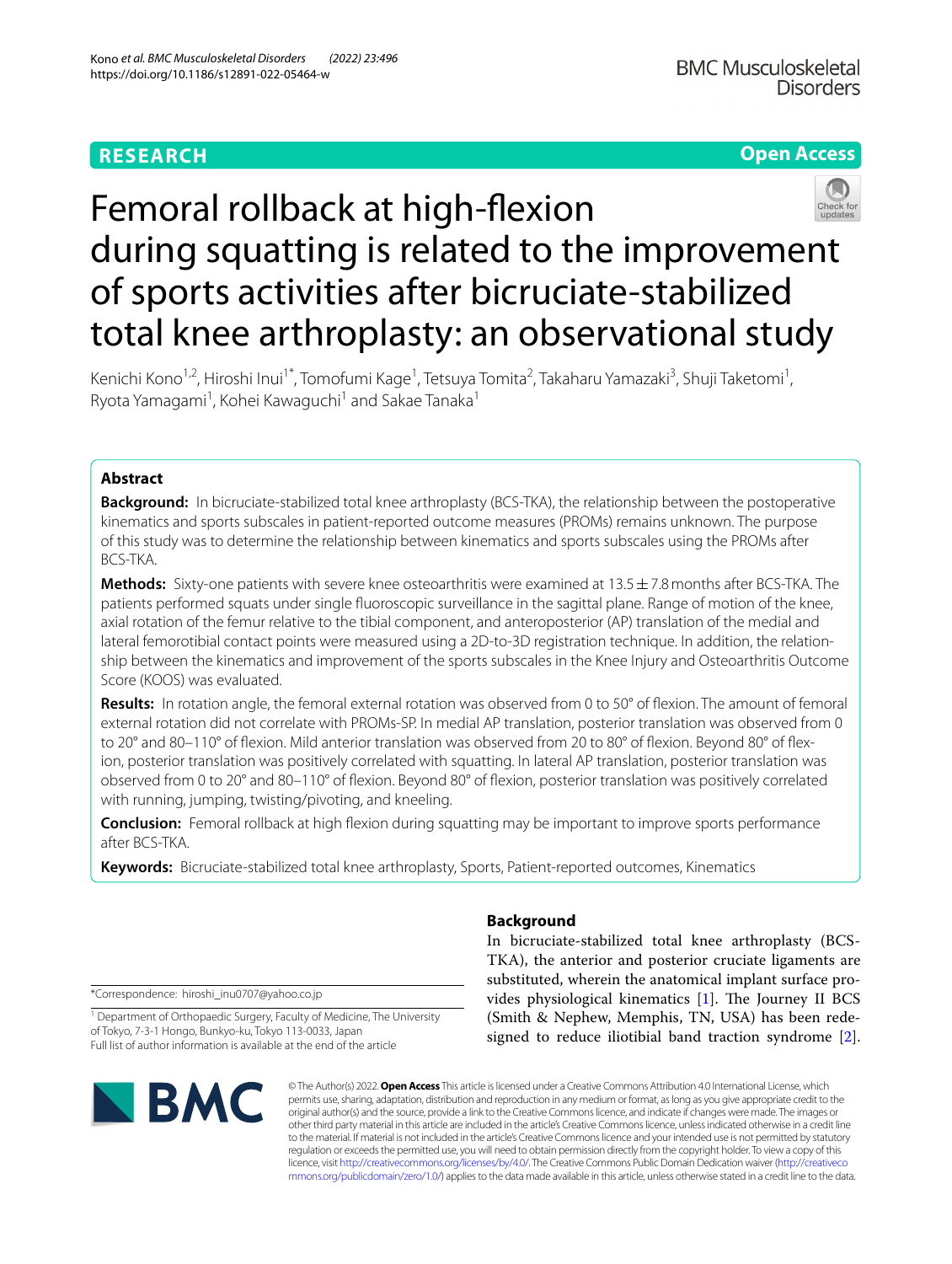The second-generation design is associated with a lower risk of reoperation and revision compared to the frst [\[3](#page-5-2)]. In addition, BCS-TKA provides acceptable outcomes in terms of activities of daily living (ADL) [\[1](#page-5-0), [4,](#page-5-3) [5](#page-5-4)].

Recently, with the improvements in ADL after BCS-TKA, patients have been expected to participate in sports activities. In the Knee Society survey, the number of sports activities allowed after TKA has increased [\[6](#page-5-5)]. Furthermore, several studies reported that the return to sports or implant survivorship after TKA is favorable [[7–](#page-5-6) [9\]](#page-5-7). In contrast, Huch et al. reported that the prevalence of postoperative athletic activity was higher in the hip replacement group than in the knee replacement group due to greater pain relief in the hip replacement group [\[6](#page-5-5), [10\]](#page-5-8). Additionally, Mont et al. reported that the failure rate was higher in the younger and highly active patients [[9\]](#page-5-7).

High-fexion activities, such as exercising and gardening, have recently been classified as ADL. Thus, many patients who undergo TKA are expected to perform high-flexion activities. However, it is difficult for the patients to squat, and the limited range of motion (ROM) is negatively correlated with patient expectations [[11\]](#page-5-9). Moreover, Matsushita et al. demonstrated that the improvement in ADL was related to high satisfaction or expectation to be able to perform sports activities [\[12](#page-6-0)]. Therefore, the evaluation of patients' ability to perform high-fexion activities is important.

Several studies have demonstrated that the postoperative knee kinematics was related to the patient-reported outcome measures (PROMs) [\[13–](#page-6-1)[15\]](#page-6-2). Van Onsem et al. reported that the high PROM group had more pronounced posterior translation laterally from 60° to 90° of flexion than the low PROM group  $[16]$  $[16]$ . However, the relationship between the postoperative kinematics and sports subscales in PROMs remains unknown.

The objective of the current study was to clarify the relationship between kinematics and sports subscales during high-fexion activities based on the PROMs after BCS-TKA. This study hypothesized that posterior translation with fexion was related to the improvement of PROMs concerning sports (PROMs-SP) after BCS-TKA.

## **Methods**

Sixty-one knees with severe medial osteoarthritis that underwent BCS-TKA were examined. Patients who could perform squatting safely at a natural pace after surgery were examined under single fuoroscopy surveillance in the sagittal plane, according to the previously described method  $[15]$  $[15]$ . The indication for BCS-TKA was severe osteoarthritis (OA), with the exception of severe valgus OA (hip-knee-ankle angle >190°).

To estimate the spatial position and orientation of the femoral and tibial components, a 2D-to-3D registration technique was used  $[17, 18]$  $[17, 18]$  $[17, 18]$  $[17, 18]$ . The margin of error of the estimated relative motion between the femoral and tibial components is  $\leq 0.5^{\circ}$  for rotation and  $\leq 0.4^{\circ}$  for translation  $[17]$  $[17]$  $[17]$ . The following variables were evaluated: knee fexion, axial rotation of the femoral component relative to the tibial component, and anteroposterior (AP) translation of the medial and lateral femorotibial contact points. A local coordinate system at the femoral component was constructed according to previously described methods [\[17](#page-6-4), [19\]](#page-6-6). Flexion and femoral external rotation were denoted as positive values. Positive or negative values of AP translation were defned as anterior or posterior to the axes of the tibial component, respectively. The femorotibial contact point was defned as the region in which the proximity of the component surfaces was less than 0.5-mm [\[15](#page-6-2)]. All data are expressed as means  $\pm$ standard deviations.

The Knee Injury and Osteoarthritis Outcome Scores (KOOS) [\[20](#page-6-7)] were taken preoperatively (within 1month) and postoperatively (at the fuoroscopic analyses) as part of PROMs. In addition, the relationship between the kinematics and the improvement of PROMs-SP was evaluated.

All patients provided written informed consent for participation. This study was approved by the concerned institutional review board. In addition, all methods were performed in accordance with the relevant guidelines and regulations.

#### **Statistical analyses**

To analyze the data, SPSS version 25 (IBM Corp., Armonk, NY, USA), was used. Two-way analysis of variance (ANOVA) and post hoc pairwise comparisons (Bonferroni test) were used to evaluate the axial rotation and AP translation. A paired t-test was used to evaluate the improvement in PROMs-SP. The Spearman rank correlation coefficient was used to evaluate the correlation between kinematics and PROMs-SP. The level of statistical significance was set at  $p < 0.05$ . A power analysis was performed with G\*Power [[21](#page-6-8)] using an α error of 0.05, and a  $1-\beta$  error of 0.80 to compare the means between the two groups; a sample of 44 knees was found to be sufficient for this study.

## **Results**

Fluoroscopic analyses were performed  $13.5 \pm 7.8$  months after surgery. At the time of analysis, the mean age of the patients was  $74.8 \pm 7.2$  years, the mean height was  $155.0 \pm 7.8$  cm, and the mean body weight was  $64.6 \pm 10.6$  kg. Of the 61 knees included in the analysis, 9 belonged to men and 52 belonged to women.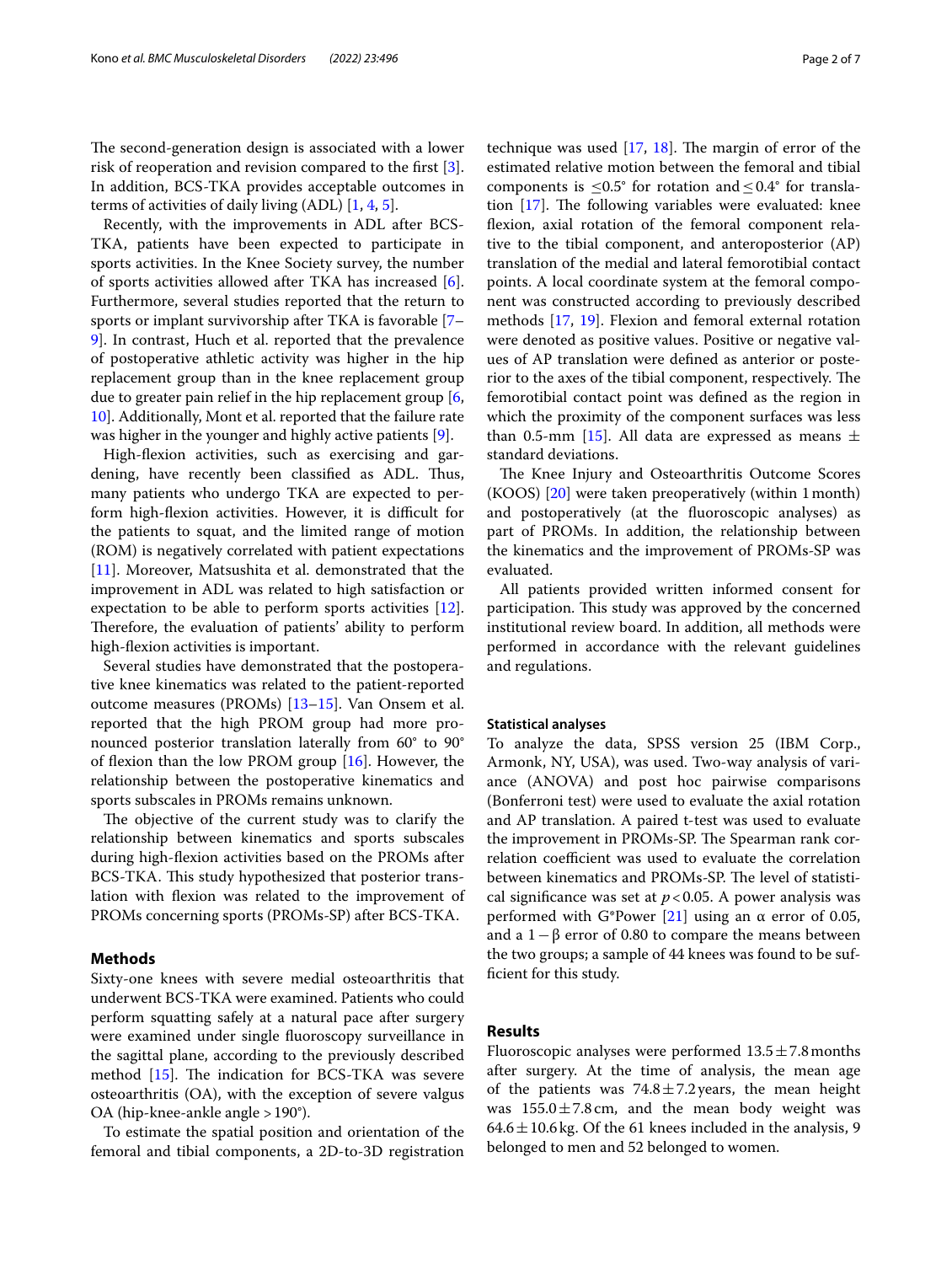## **Flexion angle and rotation angle**

The knees were gradually flexed from  $-2.9 \pm 6.4^{\circ}$  to  $109.5 \pm 13.34$ °. In the rotation angle, the femoral component displayed an external rotation angle of  $3.2 \pm 3.1^{\circ}$ relative to the tibial component from 0° to 50° of fexion. Beyond 50° of fexion, there was no signifcant movement (Fig. [1\)](#page-2-0).

## **AP translation**

At the medial contact point, the femoral component showed  $3.9 \pm 2.0$  mm of posterior movements from 0°–20° of flexion, followed by  $1.8 \pm 2.4$  mm of anterior movements up to 80° of fexion. Beyond 80° of fexion, the femoral component showed  $2.8 \pm 1.4$  mm posterior movements (Fig. [2\)](#page-2-1).

At the lateral contact point, the femoral component showed  $7.7 \pm 2.8$  mm of posterior movement from 0° –20° of fexion with no signifcant movement up to 80° of fexion. Beyond 80° of fexion, a posterior movement of  $3.5 \pm 1.8$  mm was observed (Fig. [3](#page-3-0)).

## **The improvement of PROMs‑SP**

As summarized in Table [1,](#page-3-1) all function, sports, and recreational activities subscales in the KOOS improved postoperatively  $(p < 0.01)$ .

#### **Correlation between the age or gender, and PROMs‑SP**

The patients' age was negatively correlated with running, and male gender was positively correlated with squatting (Table [2\)](#page-3-2).

## **Correlation between the kinematics and PROMs‑SP**

In the rotation angle, femoral external rotation was observed from  $0^\circ$ -50 $^\circ$  of flexion. The amount of femoral external rotation did not correlate with PROMs-SP (Table [3\)](#page-3-3).

In medial AP translation, posterior translation was observed at 0–20° and 80–110° of fexion. Mild anterior translation was observed from 20 to 80° to fexion. Beyond 80° of flexion, posterior translation was positively correlated with squatting (Table [4](#page-4-0)).



<span id="page-2-1"></span><span id="page-2-0"></span>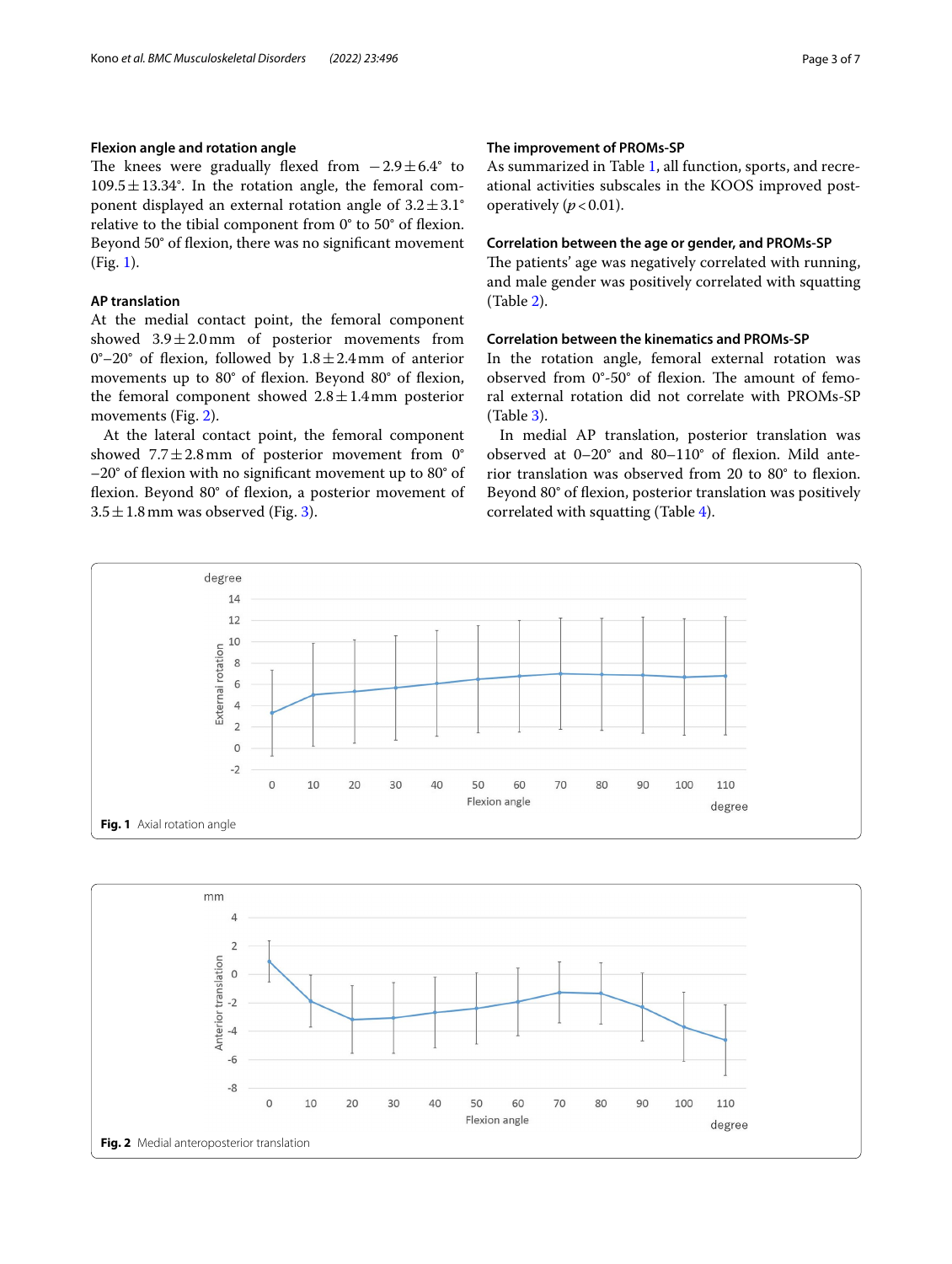

<span id="page-3-1"></span><span id="page-3-0"></span>**Table 1** The improvement of patient-reported outcome measures concerning sports (PROMs-SP)

| <b>KOOS (Function,</b><br>sports and<br>recreational<br>activities) |                      | Preoperative Postoperative Improvement |             |  |
|---------------------------------------------------------------------|----------------------|----------------------------------------|-------------|--|
| Squatting                                                           | $5.0 + 5.5$          | $11.3 + 6.6$                           | $6.3 + 7.4$ |  |
| Running                                                             | $2.6 + 3.7$          | $9.1 \pm 6.2$                          | $6.5 + 6.4$ |  |
| Jumping                                                             | $2.5 + 3.6$          | $8.9 + 6.1$                            | $6.4 + 6.4$ |  |
| Twisting/pivoting                                                   | $5.6 + 4.8$          | $13.9 + 6.3$                           | $8.4 + 7.5$ |  |
| Kneeling                                                            | $5.0 + 4.7$          | $11.2 \pm 6.2$                         | $6.2 + 6.6$ |  |
| $\cdot$ $\cdot$                                                     | $\sim$ $\sim$ $\sim$ |                                        |             |  |

*KOOS* Knee Injury and Osteoarthritis Outcome Score

In lateral AP translation, posterior translation was observed from 0 to 20° and to 80–110° of fexion. Beyond 80° of fexion, posterior translation was positively correlated with running, jumping, twisting/pivoting, and kneeling (Table [5\)](#page-4-1).

## **Discussion**

The most important finding of this study was that the posterior translation at high fexion was correlated with the improvements in PROMs-SP, such as squatting, running, jumping, twisting/pivoting, and kneeling. In normal knees, femoral posterior rollback is observed at high fexion [[22](#page-6-9), [23](#page-6-10)]. Kosse et al. demonstrated that sport and quality of life score were better in TKA patients with high

<span id="page-3-2"></span>**Table 2** The correlation between age or gender, and patient-reported outcome measures concerning sports (PROMs-SP)

|                                     | KOOS (function, sports and recreational activities) |           |         |         |                   |          |  |  |
|-------------------------------------|-----------------------------------------------------|-----------|---------|---------|-------------------|----------|--|--|
|                                     |                                                     | Squatting | Running | Jumping | Twisting/pivoting | Kneeling |  |  |
| Age                                 | r٢                                                  | $-0.07$   | $-0.25$ | $-0.18$ | $-0.12$           | $-0.04$  |  |  |
|                                     | <i>p</i> -value                                     | 0.57      | 0.046   | 0.15    | 0.34              | 0.72     |  |  |
| Gender (Female $=$ 0,<br>$Male = 1$ | rs                                                  | 0.29      | 0.07    | $-0.08$ | 0.05              | 0.19     |  |  |
|                                     | <i>p</i> -value                                     | 0.03      | 0.57    | 0.52    | 0.71              | 0.13     |  |  |

*KOOS* Knee Injury and Osteoarthritis Outcome Score

<span id="page-3-3"></span>**Table 3** The correlation between rotation and patient-reported outcome measures concerning sports (PROMs-SP)

| <b>Flexion angle</b> | KOOS (Function, sports and recreational activities) |           |         |         |                   |          |  |  |
|----------------------|-----------------------------------------------------|-----------|---------|---------|-------------------|----------|--|--|
|                      |                                                     | Squatting | Running | Jumping | Twisting/pivoting | Kneeling |  |  |
| $0 - 50^{\circ}$     | rs                                                  | 0.16      | 0.16    | 0.03    | 0.22              | 0.12     |  |  |
|                      | <i>p</i> -value                                     | 0.21      | 0.23    | 0.82    | 0.08              | 0.37     |  |  |

*KOOS* Knee Injury and Osteoarthritis Outcome Score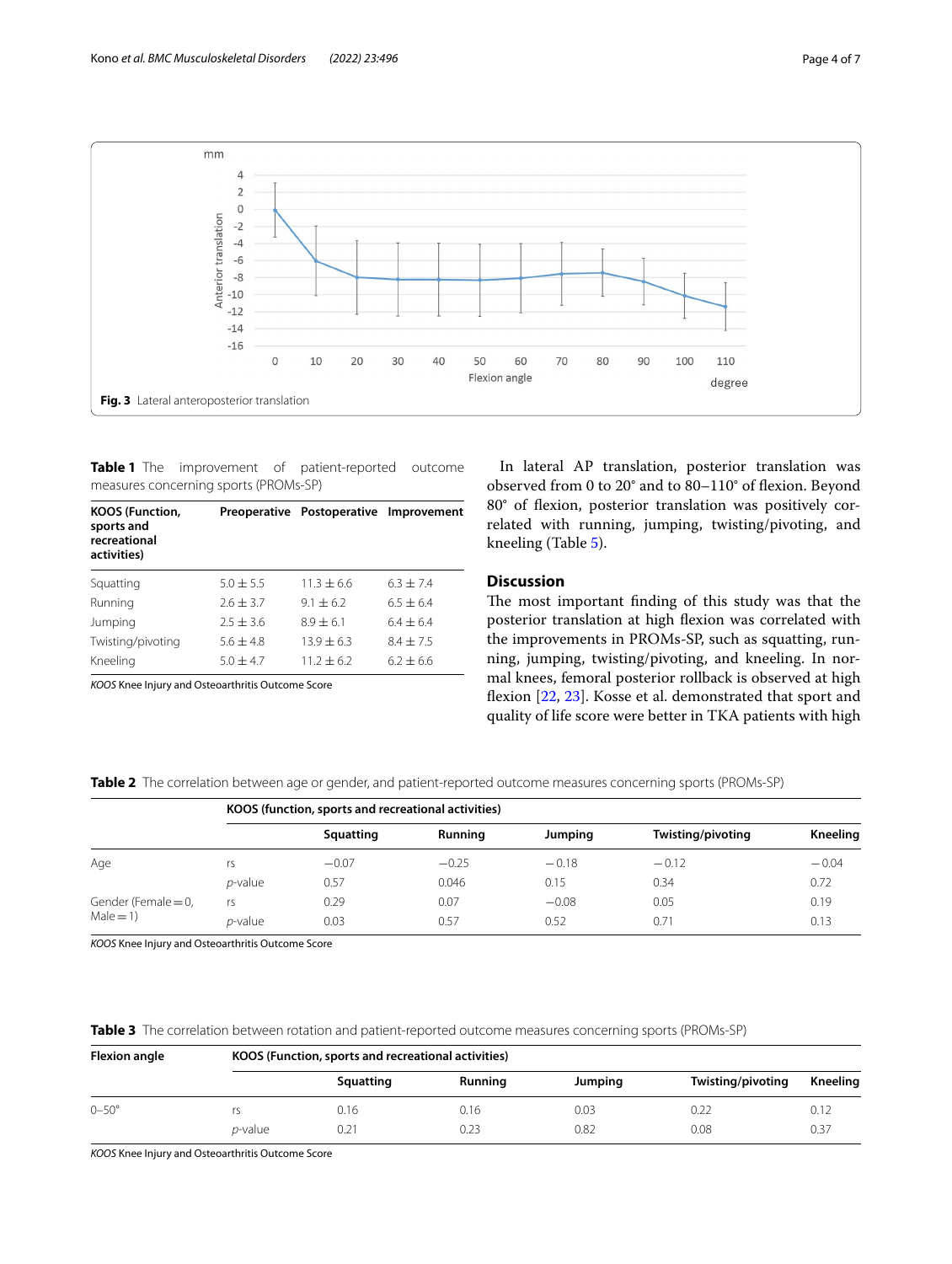| <b>Flexion angle</b> | KOOS (Function, sports and recreational activities) |           |         |         |                   |                 |  |  |
|----------------------|-----------------------------------------------------|-----------|---------|---------|-------------------|-----------------|--|--|
|                      |                                                     | Squatting | Running | Jumping | Twisting/pivoting | <b>Kneeling</b> |  |  |
| $0 - 20^{\circ}$     | rs                                                  | $-0.04$   | $-0.23$ | $-0.22$ | $-0.02$           | 0.03            |  |  |
|                      | $p$ -value                                          | 0.72      | 0.07    | 0.1     | 0.87              | 0.8             |  |  |
| $20 - 80^\circ$      | rs                                                  | 0.14      | 0.12    | 0.08    | $-0.09$           | $-0.07$         |  |  |
|                      | $p$ -value                                          | 0.27      | 0.33    | 0.52    | 0.48              | 0.57            |  |  |
| $80 - 110^{\circ}$   | rs                                                  | 0.34      | 0.14    | 0.11    | 0.21              | 0.25            |  |  |
|                      | <i>p</i> -value                                     | 0.008     | 0.27    | 0.42    | 0.11              | 0.06            |  |  |

<span id="page-4-0"></span>**Table 4** The correlation between medial anteroposterior translation and patient-reported outcome measures concerning sports (PROMs-SP)

*KOOS* Knee Injury and Osteoarthritis Outcome Score

<span id="page-4-1"></span>**Table 5** The correlation between lateral anteroposterior translation and patient-reported outcome measures concerning sports (PROMs-SP)

| <b>Flexion angle</b> | KOOS (Function, sports and recreational activities) |           |         |         |                   |          |  |  |
|----------------------|-----------------------------------------------------|-----------|---------|---------|-------------------|----------|--|--|
|                      |                                                     | Squatting | Running | Jumping | Twisting/pivoting | Kneeling |  |  |
| $0 - 20^{\circ}$     | rs                                                  | $-0.11$   | $-0.23$ | $-0.19$ | 0.06              | $-0.06$  |  |  |
|                      | <i>p</i> -value                                     | 0.36      | 0.07    | 0.15    | 0.64              | 0.67     |  |  |
| $80 - 110^{\circ}$   | rs                                                  | 0.16      | 0.42    | 0.3     | 0.34              | 0.28     |  |  |
|                      | <i>p</i> -value                                     | 0.23      | 0.001   | 0.02    | 0.009             | 0.03     |  |  |

*KOOS* Knee Injury and Osteoarthritis Outcome Score

maximal flexion ( $\geq$ 125°) [\[24\]](#page-6-11). Furthermore, Dennis et al. reported that femoral posterior movement at high fexion increased the fexion angle [\[25](#page-6-12)]. In addition, another study reported that the high-PROM group showed posterior femoral movement at high flexion  $[16]$  $[16]$ . These facts suggest that it is important to drive the femoral posterior movement at high fexion, similar to normal knees, for satisfactory sports activities after TKA. Kage et al. reported that medial and lateral AP translation did not correlate with improvements in KOOS pain, symptoms, and ADL  $[13]$  $[13]$ . Therefore, femoral posterior movement is required, especially during high fexion activities, for sports activities. Several studies have reported that the rate of return to sports (RTS) after TKA was >70% [\[8](#page-5-10), [26–](#page-6-13)[28](#page-6-14)]. Femoral rollback-guided designs or procedures, such as a post-cam mechanism in posterior stabilized TKA, appropriate cruciate ligament tension in bicruciate-retaining TKA (BCR-TKA), or achievement of an appropriate posterior tibial slope, may improve the RTS rate. In other words, a guided motion TKA such as BCS-TKA or BCR-TKA with appropriate ligament balance might be particularly suitable for patients who are active in sports before the surgery and wish to return to work postoperatively. However, the patient age was negatively correlated with running, and male gender was positively correlated with squatting. The younger patient age may have directly infuenced the superior running results, while male patients may fnd it easier to squat following TKA.

There was no significant correlation between rotation at early fexion and PROMs-SP in the current study. Kage et al. reported that at early flexion, femoral external rotation was positively correlated with improvement of the KOOS pain subscale  $[13]$  $[13]$ . These findings suggest that although after TKA, femoral external rotation and pain improves, it may be difficult to improve high flexion activities such as sports.

In this study, a mild femoral external rotation with fexion was observed. This rotational kinematic pattern was similar to that reported in previous studies  $[1, 13, 15, 29]$  $[1, 13, 15, 29]$  $[1, 13, 15, 29]$  $[1, 13, 15, 29]$  $[1, 13, 15, 29]$  $[1, 13, 15, 29]$  $[1, 13, 15, 29]$ . One of these previous studies reported that the lower PROM group in BCS-TKA indicated excessive femoral external rotation with flexion  $[15]$  $[15]$ . In the current study, the PROMs-SP improved in all subscales. Therefore, after BCS-TKA, excessive femoral external rotation may not be needed to improve sports activities.

The AP translation in this study was similar to that in previous studies [[1,](#page-5-0) [13,](#page-6-1) [15,](#page-6-2) [29\]](#page-6-15). In normal knees, medial pivot motion was observed during early flexion [[22](#page-6-9)]. In other words, no medial posterior translation was observed during early flexion. In contrast, the knees after BCS-TKA showed medial posterior translation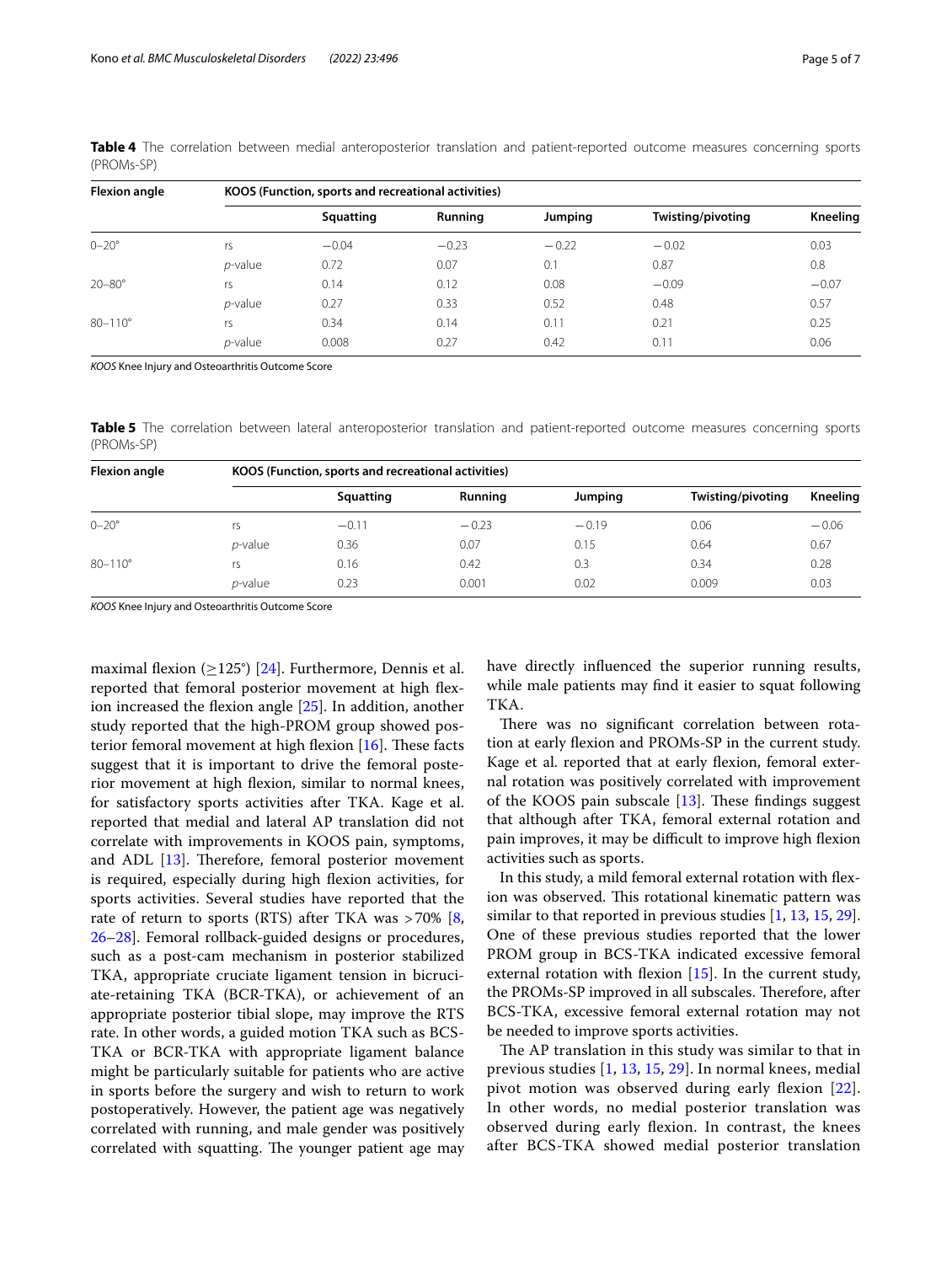In this study, after BCS-TKA, all sports subscales improved. Vielgut et al. demonstrated that postoperative sports ability was correlated with preoperative activity [\[30\]](#page-6-16). Additionally, Ho et al. demonstrated that the RTS rate between TKA and unicompartmental knee arthroplasty did not difer under the same preoperative patient characteristics  $[31]$  $[31]$ . Thus, preoperative activity may have infuenced the improvement of PROMs-SP.

This study had several limitations. First, in the current study, only squatting was measured. The previous studies reported that knee kinematics difer depending on the type of activities  $[22, 32]$  $[22, 32]$  $[22, 32]$  $[22, 32]$ . Therefore, the kinematic efect during other activities might be diferent from squatting. Second, the squatting motion was measured only one movement repetition per patient because of ethical reasons to reduce patients' X-ray exposure. Third, the RTS rate was not evaluated after TKA. Therefore, whether the RTS rate correlates with the PROMs-SP is unclear.

## **Conclusion**

Femoral rollback at high fexion during squatting may be important to improve sports performance after BCS-TKA.

#### **Abbreviations**

ADL: Activities of daily living; ANOVA: Analysis of variance; AP: Anteroposterior; BCS-TKA: Bicruciate-stabilized total knee arthroplasty; DKB: Deep knee bending; KOOS: Knee Injury and Osteoarthritis Outcome Score; PROMs: Patientreported outcome measures; PROMs-SP: Patient-reported outcome measures concerning sports; OA: Osteoarthritis; ROM: Range of motion; RTS: Return to sports; TKA: Total knee arthroplasty; BCR-TKA: Bicruciate-retaining TKA.

#### **Acknowledgements**

Not applicable.

#### **Authors' contributions**

Kenichi Kono helped perform the study and formal analysis and wrote the manuscript. Hiroshi Inui and Tomofumi Kage carried out data curation and conceived the study. Takaharu Yamazaki, Ryota Yamagami, and Kohei Kawaguchi provided technical assistance. Tetsuya Tomita, Shuji Taketomi, and Sakae Tanaka provided general support. All authors read and approved the fnal manuscript.

#### **Funding**

This research did not receive any specifc grant from funding agencies in the public, commercial, or not-for-proft sectors.

#### **Availability of data and materials**

The datasets used during the current study are available from the corresponding author on reasonable request. The data used during the current study could not be deposited because the patients did not approve the permanent availability of data.

#### **Declarations**

#### **Ethics approval and consent to participate**

This study was performed in accordance with the principles of the Declaration of Helsinki. Approval was granted by the University of Tokyo Institutional Ethics Review Board [number 10462-(1)]. Informed consent was obtained from all participants included in the study.

#### **Consent for publication**

The patients signed informed consent forms for the publication of their data and photographs.

## **Competing interests**

None.

#### **Author details**

<sup>1</sup> Department of Orthopaedic Surgery, Faculty of Medicine, The University of Tokyo, 7-3-1 Hongo, Bunkyo-ku, Tokyo 113-0033, Japan. <sup>2</sup>Department of Orthopaedic Biomaterial Science, Osaka University Graduate School of Medicine, Osaka, Japan. <sup>3</sup> Department of Information Systems, Faculty of Engineering, Saitama Institute of Technology, Saitama, Japan.

#### Received: 26 December 2021 Accepted: 20 May 2022 Published online: 26 May 2022

#### **References**

- <span id="page-5-0"></span>1. Kono K, Inui H, Tomita T, Yamazaki T, Taketomi S, Sugamoto K, et al. Bicruciate-stabilised total knee arthroplasty provides good functional stability during high-fexion weight-bearing activities. Knee Surg Sports Traumatol Arthrosc. 2019;27:2096–103. <https://doi.org/10.1007/s00167-019-05375-9>.
- <span id="page-5-1"></span>2. Luyckx L, Luyckx T, Bellemans J, Victor J. Iliotibial band traction syndrome in guided motion TKA. A new clinical entity after TKA. Acta Orthop Belg. 2010;76:507–12.
- <span id="page-5-2"></span>3. Christen B, Kopjar B. Second-generation bi-cruciate stabilized total knee system has a lower reoperation and revision rate than its predecessor. Arch Orthop Trauma Surg. 2018;138:1591–9. [https://doi.org/10.1007/](https://doi.org/10.1007/s00402-018-3019-5) [s00402-018-3019-5.](https://doi.org/10.1007/s00402-018-3019-5)
- <span id="page-5-3"></span>4. Kaneko T, Kono N, Mochizuki Y, Hada M, Toyoda S, Musha Y. Bi-cruciate substituting total knee arthroplasty improved medio-lateral instability in mid-fexion range. J Orthop. 2017;14:201–6. [https://doi.org/10.1016/j.jor.](https://doi.org/10.1016/j.jor.2016.12.005) [2016.12.005](https://doi.org/10.1016/j.jor.2016.12.005).
- <span id="page-5-4"></span>5. Inui H, Taketomi S, Yamagami R, Kono K, Kawaguchi K, Takagi K, et al. Comparison of intraoperative kinematics and their infuence on the clinical outcomes between posterior stabilized total knee arthroplasty and bi-cruciate stabilized total knee arthroplasty. Knee. 2020;27:1263–70. [https://doi.org/10.1016/j.knee.2020.06.008.](https://doi.org/10.1016/j.knee.2020.06.008)
- <span id="page-5-5"></span>6. Healy WL, Sharma S, Schwartz B, Iorio R. Athletic activity after total joint arthroplasty. J Bone Joint Surg Am. 2008;90:2245–52. [https://doi.org/10.](https://doi.org/10.2106/JBJS.H.00274) [2106/JBJS.H.00274](https://doi.org/10.2106/JBJS.H.00274).
- <span id="page-5-6"></span>7. Crawford DA, Adams JB, Hobbs GR, Berend KR, Lombardi AV Jr. Higher activity level following total knee arthroplasty is not deleterious to midterm implant survivorship. J Arthroplast. 2020;35:116–20. [https://doi.org/](https://doi.org/10.1016/j.arth.2019.07.044) [10.1016/j.arth.2019.07.044](https://doi.org/10.1016/j.arth.2019.07.044).
- <span id="page-5-10"></span>8. Witjes S, Gouttebarge V, Kuijer PP, van Geenen RC, Poolman RW, Kerkhoffs GM. Return to sports and physical activity after total and unicondylar knee arthroplasty: a systematic review and meta-analysis. Sports Med. 2016;46:269–92.<https://doi.org/10.1007/s40279-015-0421-9>.
- <span id="page-5-7"></span>9. Mont MA, Marker DR, Seyler TM, Jones LC, Kolisek FR, Hungerford DS. High-impact sports after total knee arthroplasty. J Arthroplast. 2008;23(Suppl 1):80–4. <https://doi.org/10.1016/j.arth.2008.04.018>.
- <span id="page-5-8"></span>10. Huch K, Müller KA, Stürmer T, Brenner H, Puhl W, Günther KP. Sports activities 5 years after total knee or hip arthroplasty: the Ulm osteoarthritis study. Ann Rheum Dis. 2005;64:1715–20. [https://doi.org/10.1136/ard.](https://doi.org/10.1136/ard.2004.033266) [2004.033266.](https://doi.org/10.1136/ard.2004.033266)
- <span id="page-5-9"></span>11. Matsuda S, Kawahara S, Okazaki K, Tashiro Y, Iwamoto Y. Postoperative alignment and ROM afect patient satisfaction after TKA. Clin Orthop Relat Res. 2013;471:127–33. [https://doi.org/10.1007/s11999-012-2533-y.](https://doi.org/10.1007/s11999-012-2533-y)